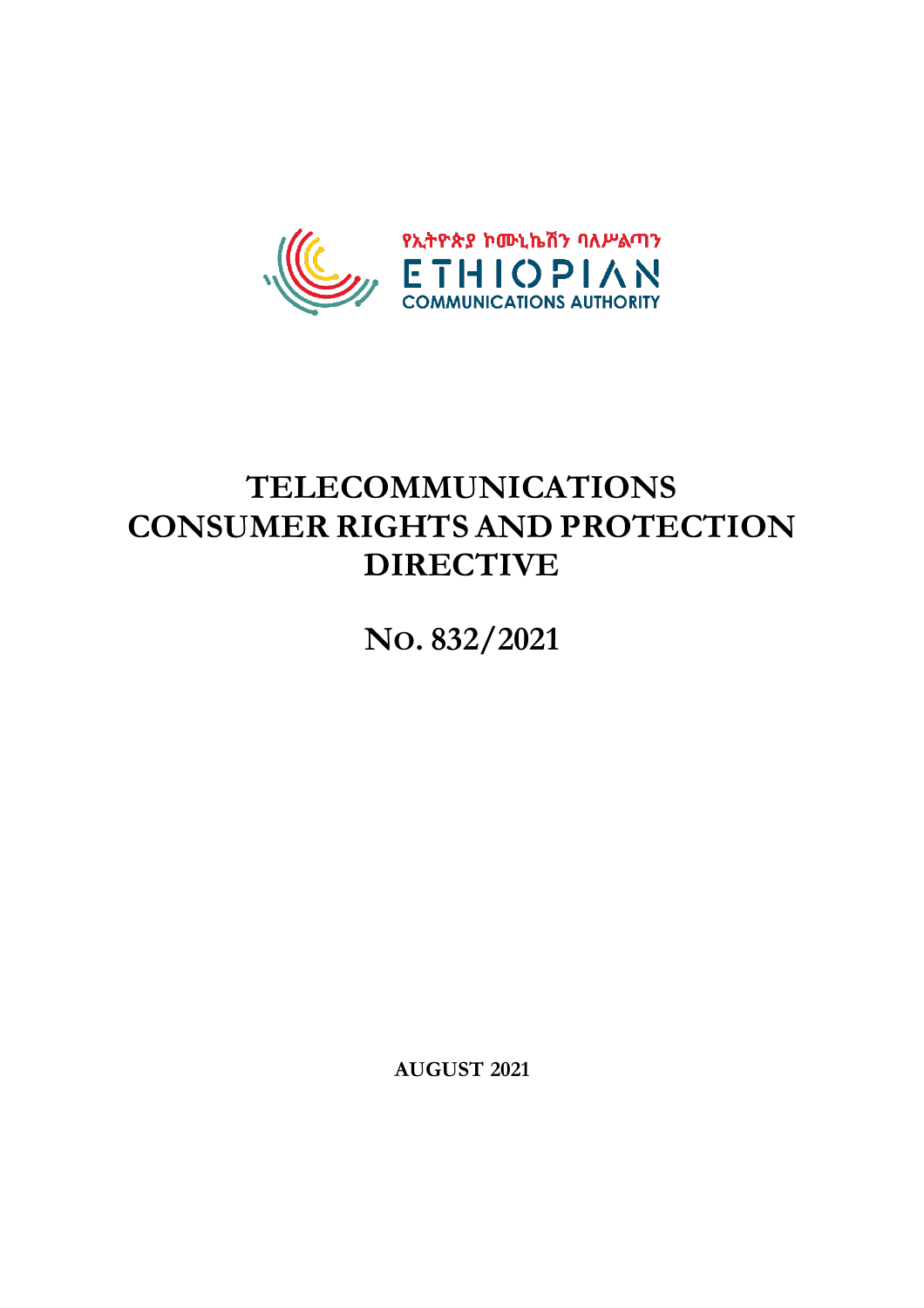# **TELECOMMUNICATIONS CONSUMER RIGHTS AND PROTECTION DIRECTIVE**

**WHEREAS** it is crucial to ensure that the rights and interests of Consumers of Telecommunications Services are protected, including their rights to information, privacy, safety, choice, redress, and qualitative products and services;

**RECOGNIZING** that a regulatory regime is needed to enforce the protection of consumer rights and interests, as well as to promote investment, encourage competition, and ensure high quality information and Communications Services;

**REALIZING** the need to require Licensees of the Authority to establish a Code of Conduct that specifies the rights of Consumers;

**COGNIZANT** of the need to investigate and adjudicate consumer Complaints and ensure that decisions are made promptly, and in an equitable, non‐discriminatory, consistent, and transparent manner;

**NOW, THEREFORE,** the Ethiopian Communications Authority hereby issues this Consumer Rights and Protection Directive in accordance with Articles 6(2), 6(14), 50(1) and 54(2) of the Communications Service Proclamation No. 1148/2019.

# **PART ONE GENERAL**

#### **1. Short Title**

This Directive may be cited as the "Telecommunications Consumer Rights and Protection Directive No. 832/2021".

# **2. Definitions**

In this Directive, unless the context otherwise requires:

- 1) "**Authority**" shall mean the Ethiopian Communications Authority established under Article 3 of the Proclamation.
- 2) "**Code of Conduct**" means a set of rules outlining the norms, rules, and responsibilities of, and proper practices of Telecommunications Operators as provided in the Proclamation.
- 3) "**Complaint**" or "**Claim**" means a formal written or electronically submitted statement of any allegation of the breach of the rights of a claimant.
- 4) "**Confidentiality**" shall mean maintaining the secrecy of information and transactions in order to prevent unauthorized disclosure of information to nonrecipients allowing the reading, listening, illicit copying of intentional or accidental origin during their storage, processing or transfer.
- 5) "**Consent**" shall mean any freely given specific, informed and unambiguous indication of the wishes of a Consumer, either by a statement or a clear affirmative action, by which he signifies his agreement to Personal Data relating to him being processed.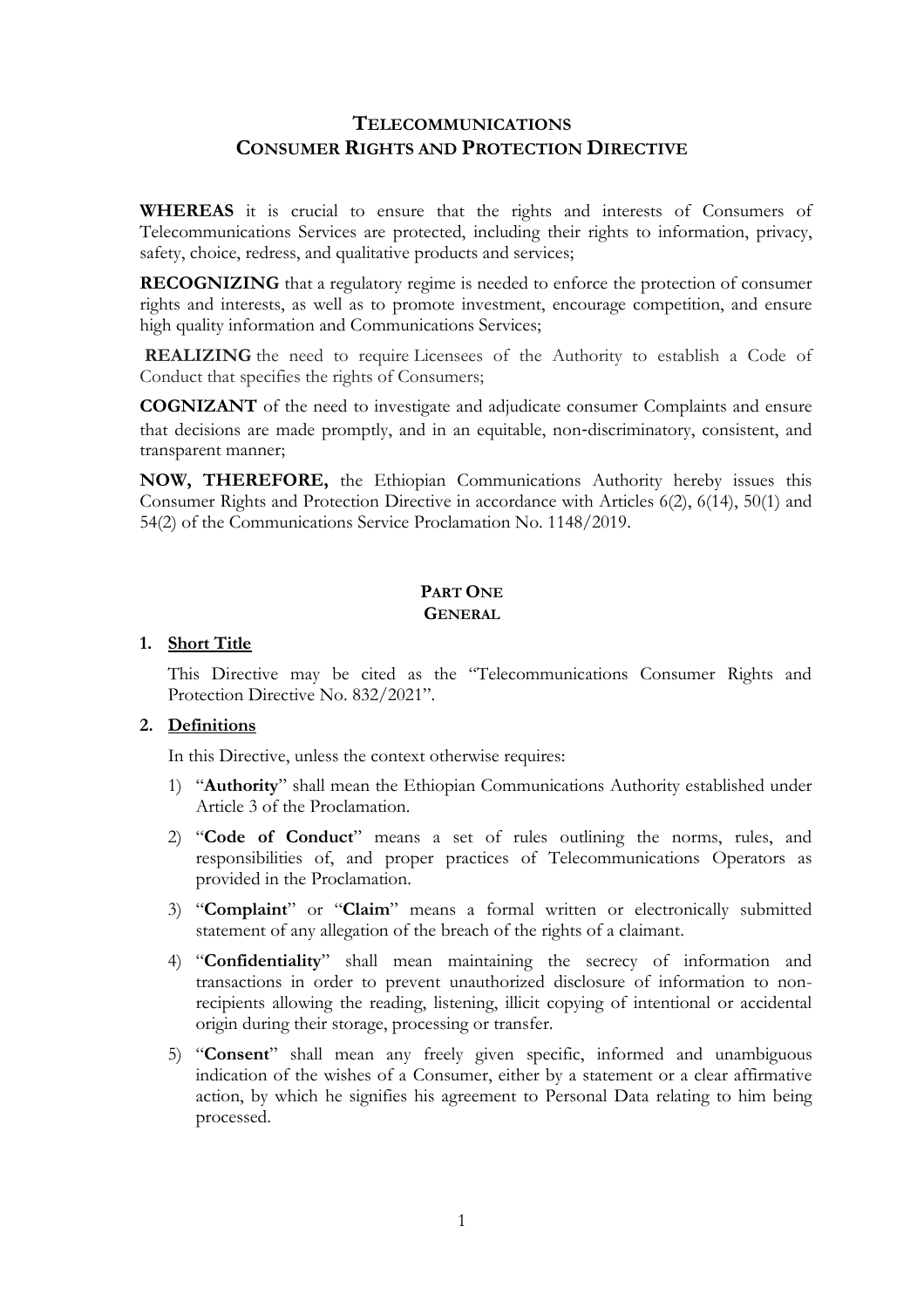- 6) "**Consumer**" means any person who receives or has received Telecommunications Services from a Licensee by virtue of a service subscription agreement into which he enters or accepts the terms set forth by the Licensee.
- 7) "**Directory**" means information published electronically or in hardcopy by a Licensee that includes names and fixed or fixed wireless line telephone numbers of its Consumers, and for business Consumers who would use a mobile, fixed or fixed wireless number as their primary number, solely to the extent the Consumer has agreed, in writing or any other verifiable means, to having his name and/or business name and related number included in the Directory.
- 8) "**License**" means any License that has been issued by the Authority.
- 9) "**Licensee**" means a person who has been issued a License by the Authority.
- 10) "**Notification of Resolution**" means a Licensee's final decision for resolution of a Complaint, or rejection of a Complaint, which must be indicated in writing or by any other verifiable means.
- 11) "**Person**" means any natural or juridical person and any reference to the male gender shall apply equally to the female gender.
- 12) "**Personal Data**" shall mean any information relating to an identified or identifiable natural person leading to identify such person, directly or indirectly in particular by reference to an identifier such as a name, an identification number, location data, telephone number, traffic and billing data, and other personal information in the context of Telecommunications Services.
- 13) "**Proclamation**" means the Communications Service Proclamation No. 1148/2019.
- 14) "**Working Days**" shall mean business working days only and shall not include Saturday, Sunday and any day that has been declared to be a public holiday by the Federal Democratic Republic of Ethiopia.

# **3. Objective**

The primary objective of this Directive is to ensure that the rights and interests of Consumers of Telecommunications Services are protected pursuant to the requirements set forth in the Proclamation, including their rights to information, privacy, safety, choice, redress, Consumer education, and qualitative products and services.

#### **4. Scope of Application**

This Directive applies to all Licensees of the Authority and Consumers of Telecommunications Service.

#### **PART TWO CODE OF CONDUCT**

#### **5. Obligation to Establish a Code of Conduct**

- 1) All Licensees shall develop a Code of Conduct that shall specify the rights of Consumers, including the Consumer's right to lodge a Complaint with the Licensee and where the Complaint is unresolved, to file a Complaint with the Authority.
- 2) The Licensees' Code of Conduct shall include the requirements set forth in Parts Three to Seven of this Directive.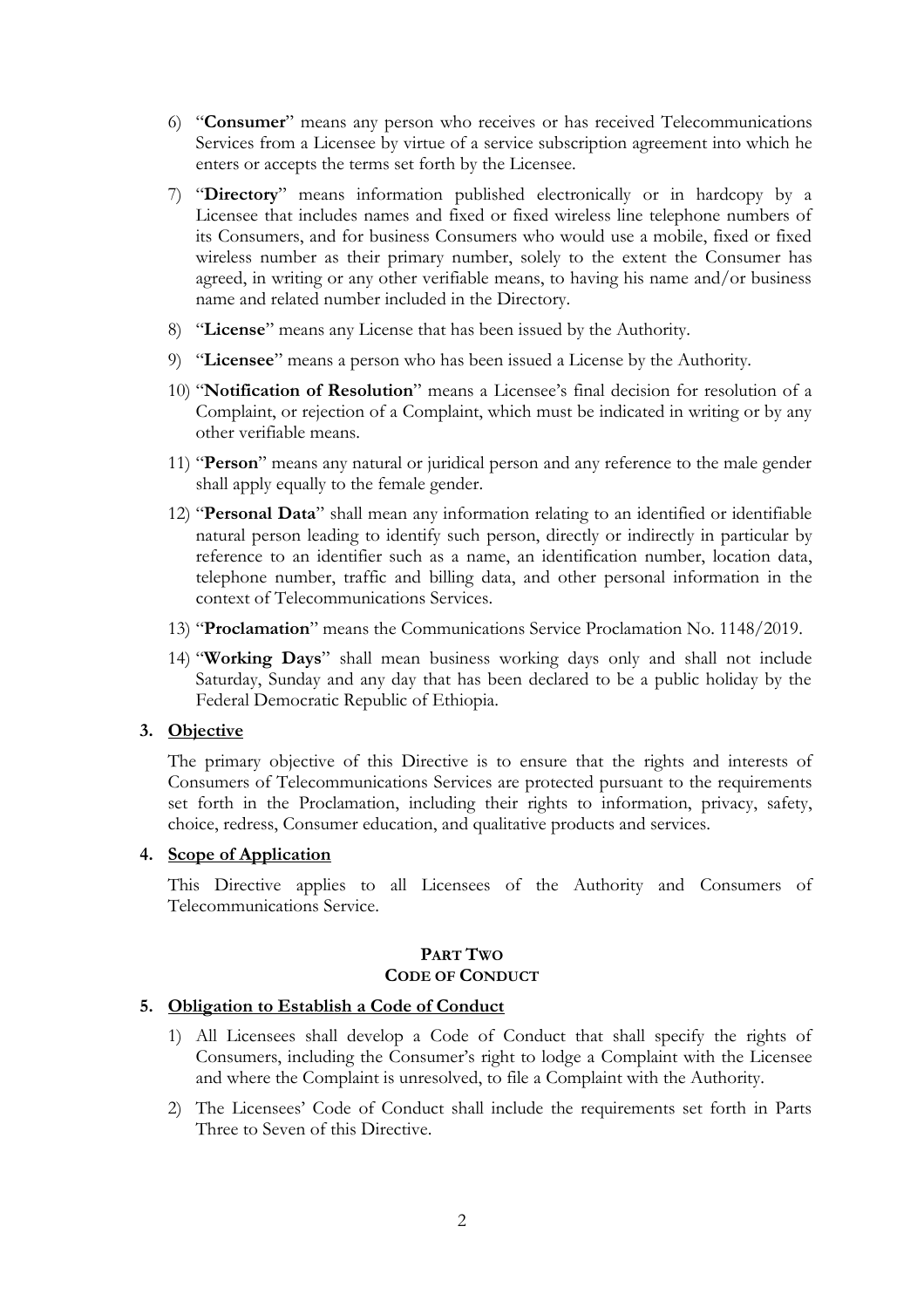3) The Licensees' Code of Conduct shall also provide the terms and conditions under which Consumers' Personal Data is to be held and processed and shall include specific information on the measures a Licensee shall undertake to prevent unauthorized access to Consumer communications and Personal Data in order to protect the confidentiality of Consumers' Telecommunications Service pursuant to Article 51(1) of the Proclamation.

# **6. Obligation to Submit Code of Conduct to the Authority**

- 1) A Licensee shall submit its Code of Conduct to the Authority within ninety (90) working days of its grant of License.
- 2) The Code of Conduct that will be submitted to the Authority shall be in the English and Amharic languages.
- 3) The Code of Conduct shall include rights and protections prescribed in this Directive that are no less favorable to Consumers than those provided in this Directive.
- 4) The Authority, pursuant to Article 50(4) of the Proclamation, shall approve each Licensee's Code of Conduct by a written decision following a Stakeholder Consultation. The Authority shall consider the Licensee's right to be heard if there are any objections received or if a review of the Authority's decision is requested.
- 5) Pursuant to Article 50(5) of the Proclamation, following the Stakeholder Consultation, to the extent the Authority deems it necessary, may require a Licensee to make changes to its Code of Conduct.

# **PART THREE ACCESS TO TELECOMMUNICATIONS SERVICES**

# **7. The Right to Access Basic Telecommunications Services**

- 1) All Consumers shall have the right to access basic Telecommunications Services that includes inbound and outbound dialing capabilities for voice, data and inbound and outbound texting services at reasonable prices and minimum service requirements as determined in the Authority's Quality of Service Directive.
- 2) A Licensee shall have the obligation to ensure that services are made available to all Persons by adopting the Authority's annual objectives developed for universal access to Telecommunications Services in the Federal Democratic Republic of Ethiopia.
- 3) A Licensee shall have the obligation to service continuity and where any interruption is envisaged, due notice should be provided to Consumers.

# **8. Non-Discrimination Policy**

In providing access to Telecommunications Services, a Licensee shall have the obligation to ensure no discrimination against all Consumers in any form of denial of access to services or provisions.

## **PART FOUR RIGHT TO INFORMATION**

# **9. Pre-Contractual Information**

1) A Licensee shall provide to Consumers who inquire about services free of charge, in electronic format, full pre-contractual information about their services in language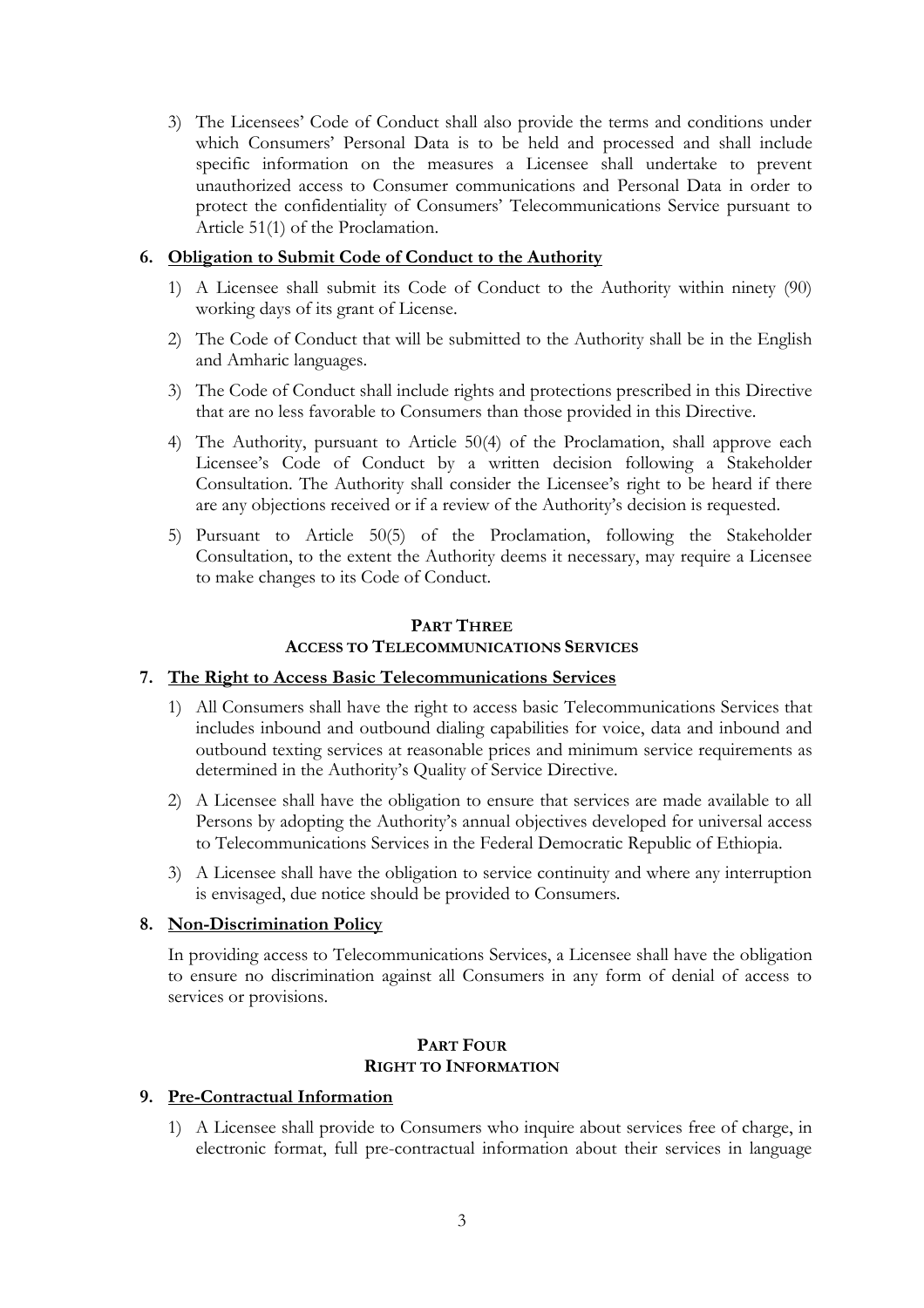that is clear, understandable, helpful, accurate, and current, in the Amharic, English, and where requested, in one of the official regional working languages in the Federal Democratic Republic of Ethiopia ("Ethiopia"). Such information shall be made available in print format upon request.

- 2) The pre-contractual as well as service contractual information provided by a Licensee to Consumers must include, at a minimum, the information provided below:
	- a) A list and description of the equipment and services it offers, including the rates, terms, and conditions for those equipment and services.
	- b) Service quality levels offered, the waiting time for initial connection and where applicable, service areas and coverage maps.
	- c) For subscription services, a sample contract for the services provided, and specific and clear information regarding contract cancellation, and where contracted quality service levels are not met, whether refunds or other arrangements are offered.
	- d) Where a Licensee offers Consumers equipment in connection with the service, information with regards to contractual warranties relating to those equipment (if any) as well as specific information regarding maintenance services for those equipment including sample contracts for those equipment.

## **10. Information Required in Contracts**

- 1) In addition to the provisions in Article 9 of this Directive, a Licensee shall provide Consumers, at a minimum, the following information required in contracts:
	- a) The commencement and termination dates of contracts, and where applicable, renewal of contracts as well as a description of every component service or product included with the service.
	- b) Services that are bundled together such as services from third parties.
	- c) Disconnection and reconnection policies of all services in the contract and any applicable fees.
	- d) Terms and conditions that may apply to a refund of any deposits to the Consumers.
	- e) The Licensee's Complaint handling process and methods for resolving disputes for both post-paid and pre-paid services.
- 2) A Licensee shall provide contracts in electronic (digital) or paper format in Amharic, English and upon request, in one of the official regional working languages in the Federal Democratic Republic of Ethiopia.
- 3) The information required in contracts shall be delivered to Consumers by email, text message or other preferences as agreed to by the Consumer.

# **11. Pricing Information**

1) A Licensee shall provide pricing and rate information to the Consumer in clear, understandable, and accurate language on a website that is dedicated to pricing and in writing at service centers or on demand text service using short code.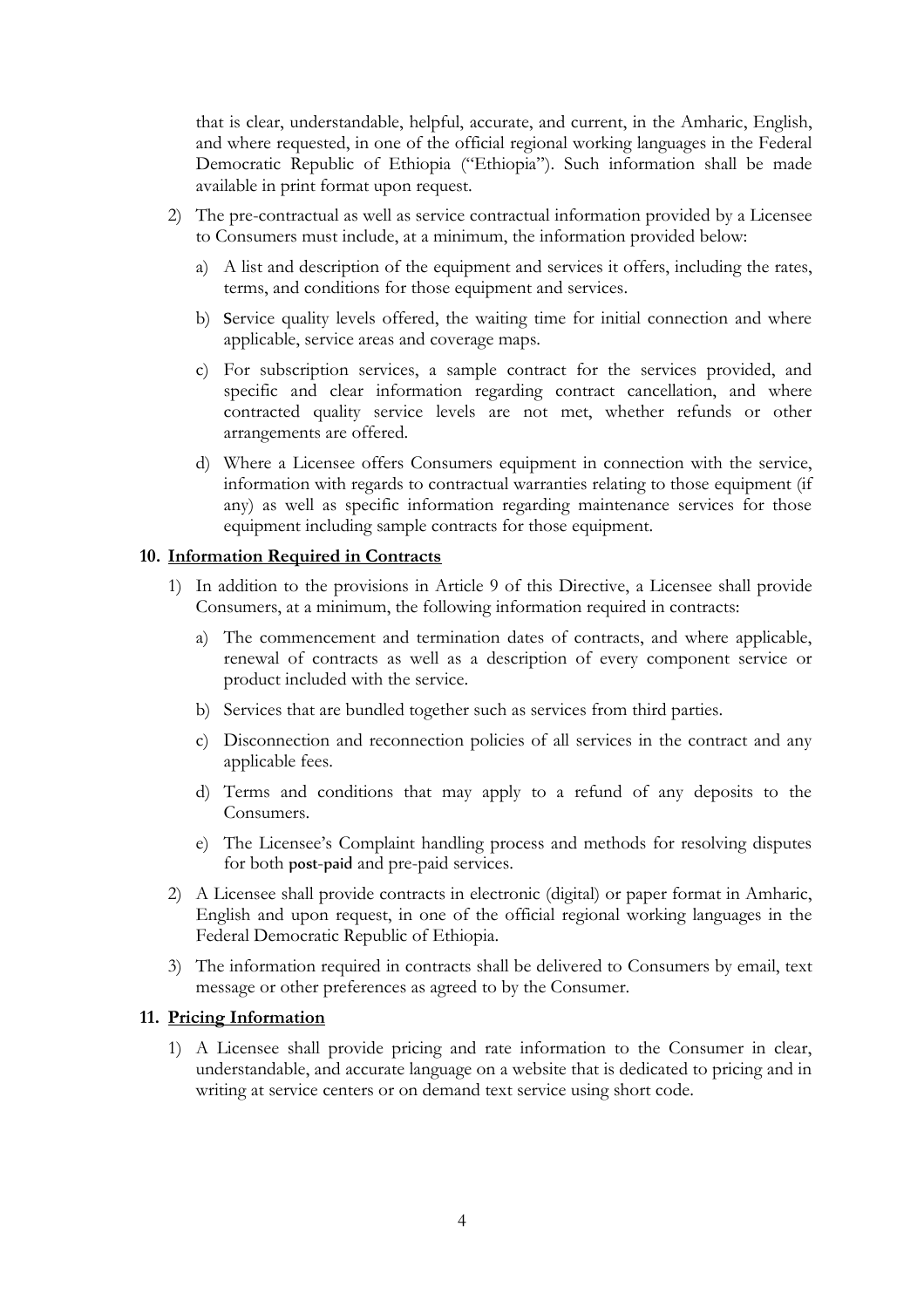- 2) A Licensee shall provide to Consumers information as to whether service charges or rates are subject to periodic changes and how the Consumers will be informed of such changes.
- 3) All pricing and rate information shall be provided to Consumers in Amharic, English and upon request, in one of the official regional working languages in the Federal Democratic Republic of Ethiopia.

# **PART FIVE BILLING, SPECIAL NUMBER SERVICES, DIRECTORY**

# **12. Consumer Billing**

- 1) A Consumer shall not be billed for a service not used or not subscribed for.
- 2) A Licensee shall present to the Consumer billing statements that are accurate, timely, and verifiable for post-paid accounts.
- 3) Information about the bill shall be free from fine-print clauses and exceptions that may confuse Consumers.
- 4) Upon request of a Consumer for a detailed billing statement, a Licensee shall provide a specific description of the charges for which the Consumer is billed comprising the following:
	- a) A list of all calls made and services used, such as Value Added Services (VAS) made and/or used by the Consumer, and which includes number called, the date of the call, the start time, the duration and the price of the call indicating whether pricing is per minute, per second, per usage, or per capacity.
	- b) An itemized list of the Consumer's national and international usage, monthly subscription fees, and premium rate charges.
	- c) A list of data services used, including the date and time the session was initiated, the volume consumed in Mega Byte (MB), the duration of the session, the end date and time of the sessions and the price per MB.
- 5) A Licensee shall be required to establish a method that can be used by pre-paid service Consumers to request and obtain billing information.
- 6) A Licensee shall offer online itemized bill display, bill downloads and electronic bill payment, provided that such services can only be accessed in a secure manner so as to protect the content from unauthorized access from persons other than the account holder.
- 7) Billing records shall be kept by a Licensee for no less than twelve (12) months.
- 8) A Licensee's contact information for billing inquiries shall be made known to the Consumer.
- 9) Methods on how to lodge a Complaint with a Licensee's top management if a dispute relating to a bill is not resolved after an initial attempt shall be clearly indicated to the Consumer.

# **13. Special Number Services**

1) A Licensee required by the Authority or by its terms of License shall: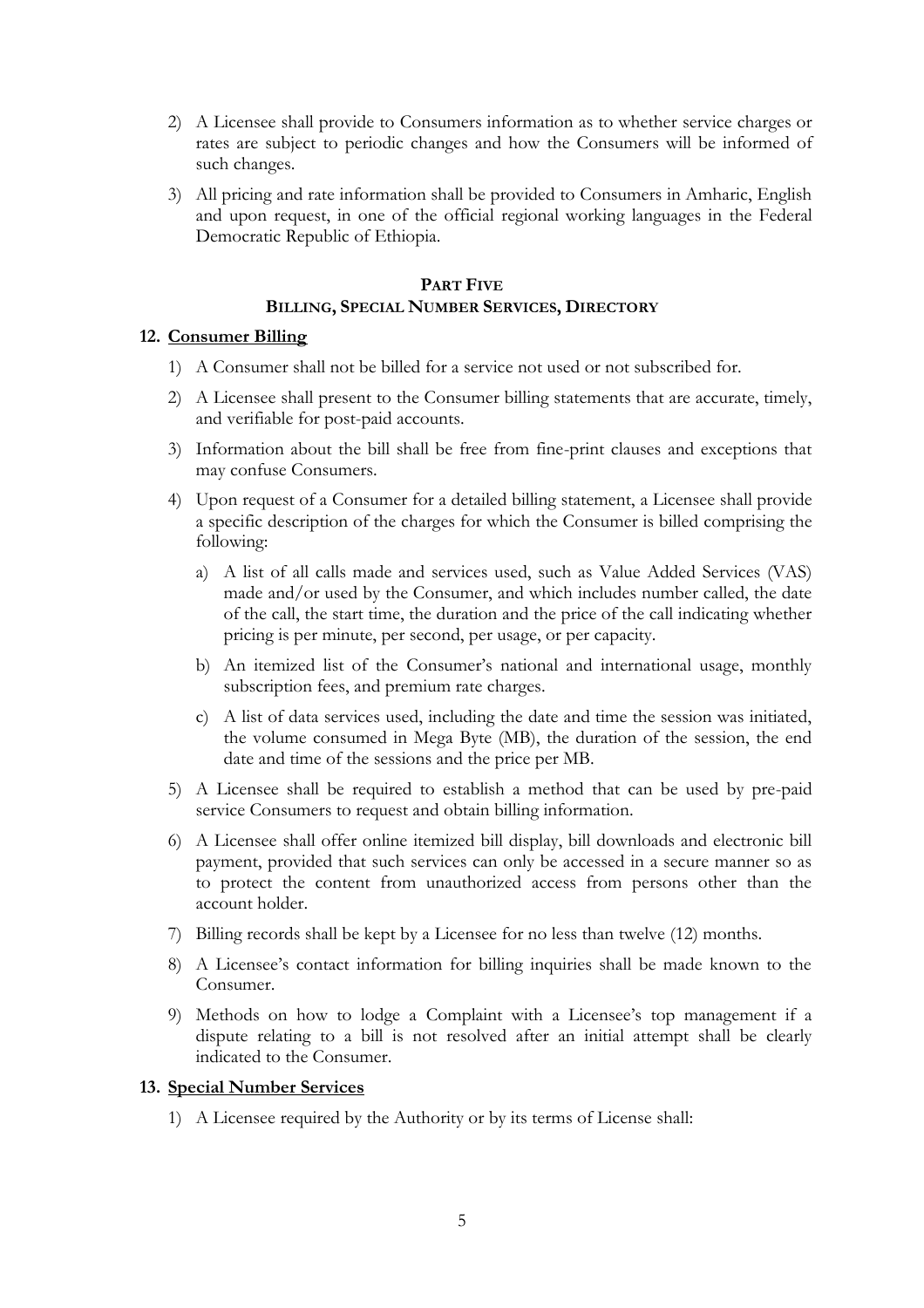- a) Make publicly and freely available special number services, including, but not limited to, emergency, directory and operator assisted services, and services for Consumers with disabilities and special needs.
- b) Make freely available a twenty-four (24) hours operator assisted service in Amharic, English and other official regional working languages of the Federal Democratic Republic of Ethiopia.
- c) Ensure compliance with any network or other requirements that may be approved by the Authority for the provision of emergency services, including routing to emergency services locations.
- d) Provide for access to emergency and operator assisted services by alternative means in addition to voice including, but not limited to, text and instant messaging.
- 2) A Licensee who is required by the terms of its License to offer access to emergency services shall provide a specific Telecommunications Service to which any member of the public may access, at any time and without incurring any charge to communicate with any of the emergency organizations for the purpose of notifying such organization of an emergency.
- 3) Emergency services shall include at a minimum, services of local emergency service entities such as police, ambulance, rescue and fire-fighting and such other services as determined from time to time by the Authority.

# **14. Directory**

- 1) A Licensee may make publicly available an online Directory Service to Consumers.
- 2) A Licensee shall obtain from its subscribers written consent of such decision to opt in or opt out prior to referencing their information in the Directory.

#### **PART SIX CONSUMER PRIVACY**

#### **15. Consumer Privacy**

- 1) A Licensee shall develop a policy for the protection of Consumer privacy for the proper collection, use, and protection of information collected on Consumers.
- 2) The Consumer privacy protection policy shall clearly state what Personal Data will be collected, the use of that data, possible third-party exchange or disclosure of that data, and choices available to Consumers regarding the collection, use and disclosure of the collected data.
- 3) A Licensee shall not sell, share, or expose a Consumer's Personal Data to a third party without the Consumer's explicit consent and shall implement appropriate safeguards to protect the Consumer's Personal Data from unauthorized access and use.
- 4) If a Licensee's data is compromised, the Licensee, without undue delay, and not later than seventy-two (72) hours after having become aware of it, shall notify the Consumer and the Authority and take immediate action necessary to protect and secure the network and the Consumer against any adverse impact as a result of the compromise.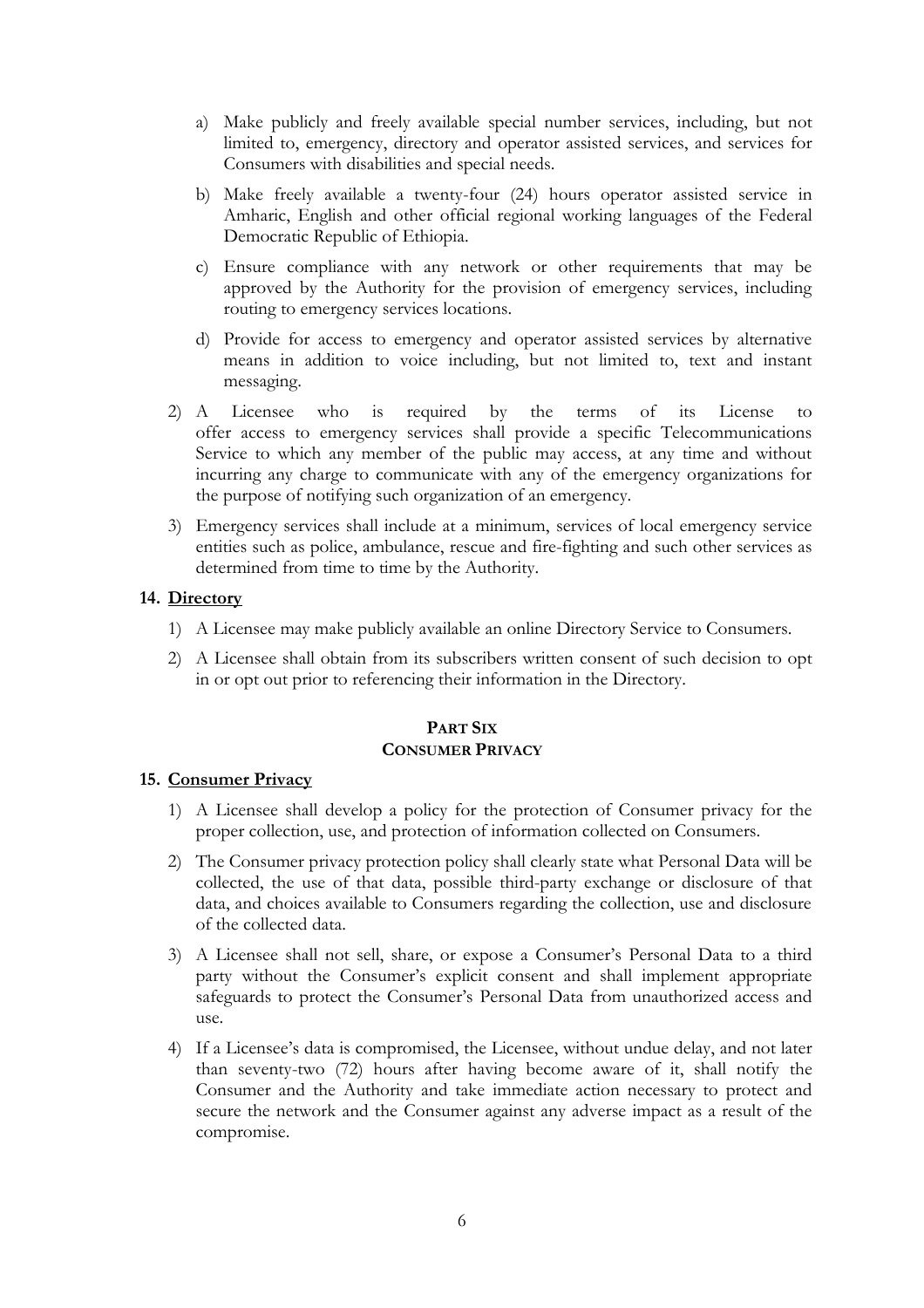#### **16. Minimal Standards Required to Protect Consumer Privacy**

- 1) All collection, processing and maintenance of Personal Data on Consumers shall comply with the laws of the Federal Democratic Republic of Ethiopia.
- 2) The Personal Data on Consumers shall not be processed and maintained for purposes other than those originally identified and communicated to the Consumers.
- 3) A Licensee shall provide Consumers choices with regard to the collection, use, and disclosure of Personal Data collected about them.
- 4) Personal Data collected on Consumers shall not be kept longer than one (1) year after the Licensee has ended its service to the Consumer.
- 5) Information on Consumers shall not be transferred to any party unless:
	- a) By court order; or,
	- b) The Consumer has specifically agreed, by his written consent or other verifiable means, to transfer his Personal Data.
- 6) Consumers' Personal Data shall only be processed in a server or data center located in the Federal Democratic Republic of Ethiopia.

#### **PART SEVEN COMPLAINT HANDLING AND ADJUDICATION**

#### **17. Complaint Handling**

- 1) A Licensee shall make available to Consumers a Complaint handling process that is transparent, effective, and that facilitates prompt and fair resolution of a Complaint.
- 2) Consumers shall have the right to submit Complaints about the service(s) a Licensee provides them, including, but not limited to, quality of service, delay in service provision, delay in service restoration, billing, and privacy violations.
- 3) A Licensee shall provide information to Consumers about its Complaint handling and resolution process in clear and understandable language.
- 4) Information related to Complaint handling shall include, at a minimum, the following:
	- a) Information that ensures that all Consumers can easily understand how a Complaint may be lodged;
	- b) A toll-free number, e-mail, and physical addresses where the complaint may be lodged;
	- c) If necessary, information on the supporting documents that Consumers shall provide in order to submit a claim.
- 5) The supporting document referred in Sub-Article 4(c) of this Article shall not be burdensome for the Consumer to obtain.
- 6) A Licensee shall update the Authority timely with any changes to its Complaint handling processes.

#### **18. Resolution and Redress Process**

1) The resolution and redress process shall include, at a minimum: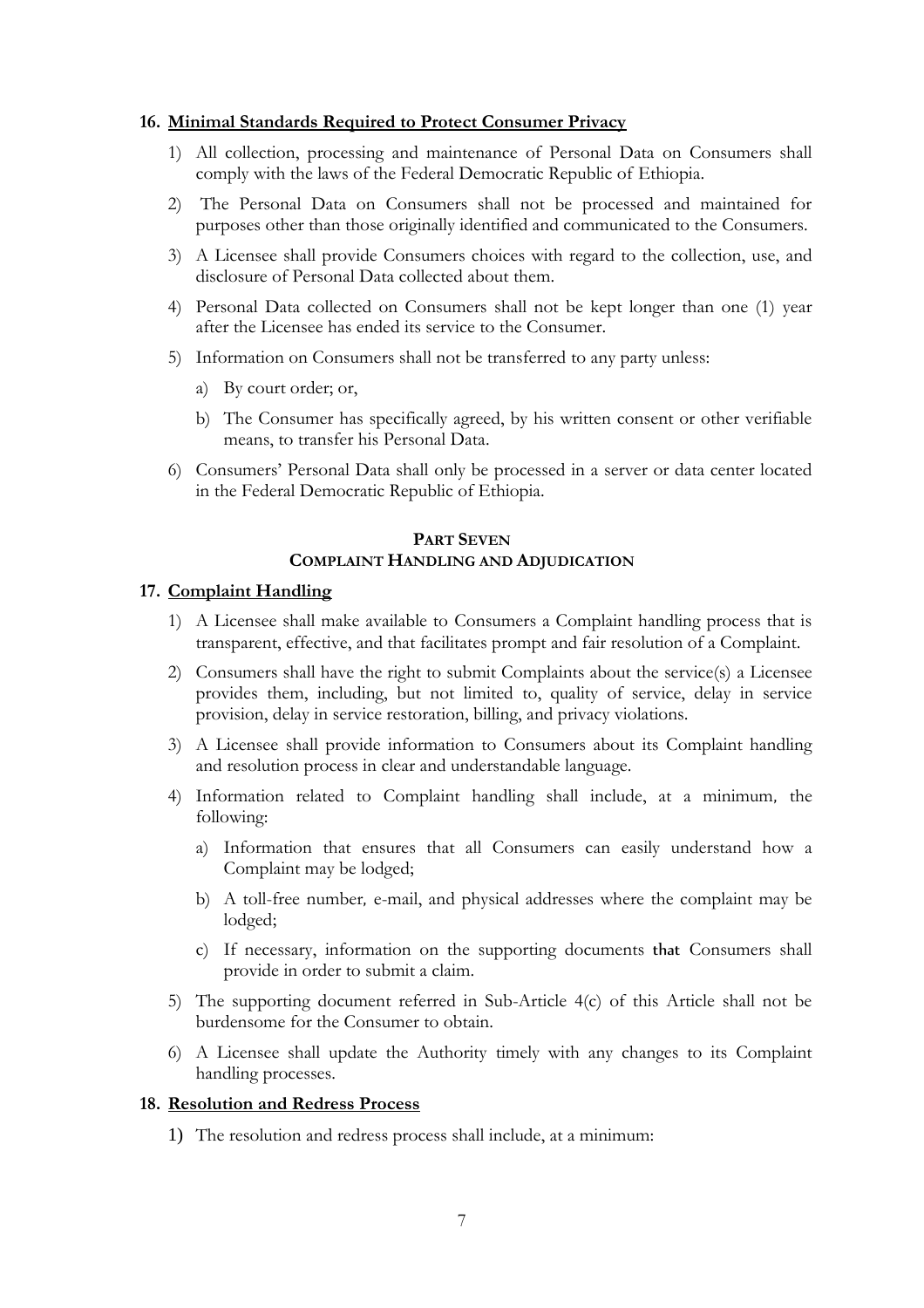- a) A method by which the Licensee creates a record of a Consumer's Complaints.
- b) The record of a Complaint shall be retained by the Licensee until the Complaint has been resolved, and will be made available to the Authority where required.
- c) A Licensee shall endeavor to provide assistance to Consumers whose ability to understand complex Complaint handling and redress processes are limited due to lack of education or linguistic proficiency.
- d) A Licensee shall provide assistance to Consumers with special needs, including physical or mental disabilities.
- e) A Licensee shall inform Consumers about the time it will take to resolve specific types of Complaints.
- f) A Licensee shall inform Consumers with sufficient information and means to inquire on the progress of Complaints.
- g) A Licensee shall inform Consumers and make available to them an identified escalation process by which the Licensee resolves Complaints efficiently.
- h) In the event a Complaint is not settled to the satisfaction of the Consumer within ten (10) working days from the date of its filing with the Licensee, the Licensee shall inform the Consumer on his right to lodge a Complaint with the Authority, pursuant to Article 50(3) of the Proclamation by issuing a final "Notification of Resolution."
- i) The Licensee shall provide to the Consumer information on the Complaint filing process with the Authority, the Authority's contact information, and the thirty (30) working day timeframe within which the Consumer needs to file a Complaint to the Authority.

#### **19. Filing a Complaint with the Authority**

- 1) A Consumer's Complaint shall not be reviewed by the Authority unless the Consumer has first filed a formal Complaint with the relevant Licensee and obtained a decision from the Licensee.
- 2) Notwithstanding Sub-Article (1) of this Article, a Consumer may file a Complaint with the Authority within thirty (30) working days from date of the decision of the Licensee, where the Consumer is not satisfied by the Licensee's decision, or the Licensee has failed to consider the Complaint within the prescribed ten (10) working day Complaint resolution period.
- 3) The process by which the Authority adjudicates Complaints and the remedies it may impose shall be pursuant to the Authority's Dispute Resolution Directive No. 796/2021.

#### **PART EIGHT CONSUMERS' RESPONSIBILITIES**

#### **20. Acceptance of a Licensee's Terms and Conditions**

1) Consumers shall be bound by a Licensee's terms and conditions of service on return of a signed service agreement, or on clearly accepting the service terms and conditions by any form of communication.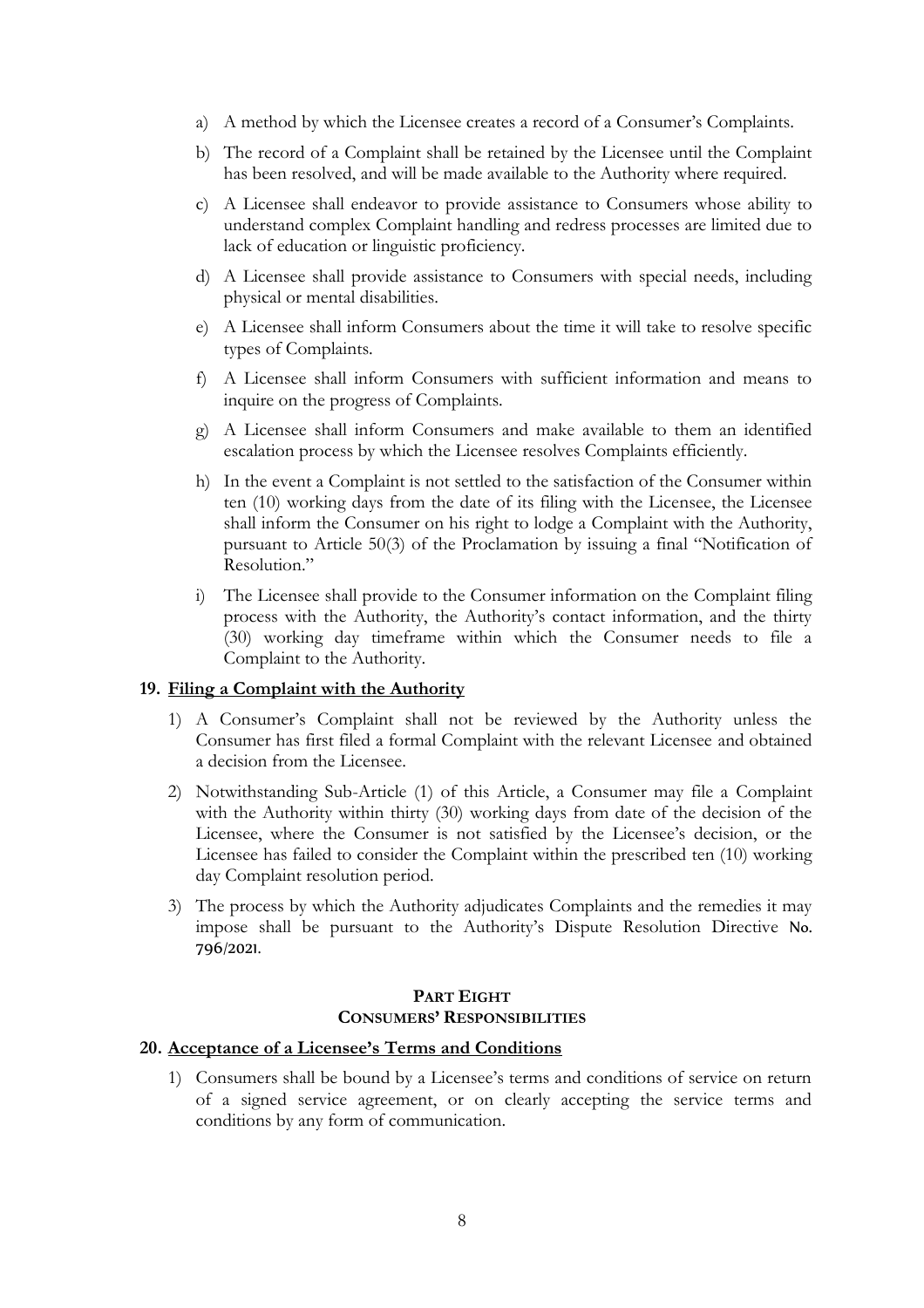2) Consumers shall be deemed to accept a Licensee's service terms and conditions on any commencement of use of the service that follows the adequate communication by the Licensee of its service terms.

## **21. Access for Maintenance**

Consumers shall grant the Licensee or its authorized representatives, without charge, access to premises, equipment or facilities as reasonably required for any provisioning or maintenance of the services, equipment or facilities.

# **22. Use of Equipment Provided by a Licensee**

- 1) Consumers shall not use any equipment or related facilities provided by a Licensee for reasons other than those related to normal service conditions and shall not do anything that interferes with the functioning of such equipment or facilities, without prior written authorization from the Licensee.
- 2) Modification or attachment of any unauthorized device to the Licensee's equipment or facilities is prohibited without prior written authorization from the Licensee.

#### **23. Misuse of Telecommunications Services**

- 1) Consumers shall not re-sell any service provided by a Licensee except as permitted by the service agreement of the Licensee and subject to any applicable licensing or authorization by the Authority pursuant to the Proclamation and Telecommunications Licensing Directive No. 792/2021.
- 2) Consumers shall not misuse or abuse public Telecommunications Services, including by:
	- a) Dishonestly obtaining Telecommunications Services;
	- b) Possessing or supplying equipment that may be used to obtain Telecommunications Services dishonestly or fraudulently; and,
	- c) Using Telecommunications Services to send messages that are obscene, threatening or otherwise contrary to applicable laws or regulations of the Federal Democratic Republic of Ethiopia.
- **3)** No equipment or device that interferes in any way with the normal operation of a Telecommunications Service, including any equipment or device that intercepts or assists in intercepting or receiving any service offered by the Licensee that requires special authorization shall be installed by any consumer.

# **PART NINE COMPLIANCE AND ENFORCEMENT**

#### **24. Compliance**

The Authority shall monitor a Licensee's compliance with the provisions of the Proclamation and this Directive.

#### **25. Enforcement**

1) Where the Authority, consistent with the provisions of this Directive, the Proclamation, and other instruments that the Authority may issue, determines that a